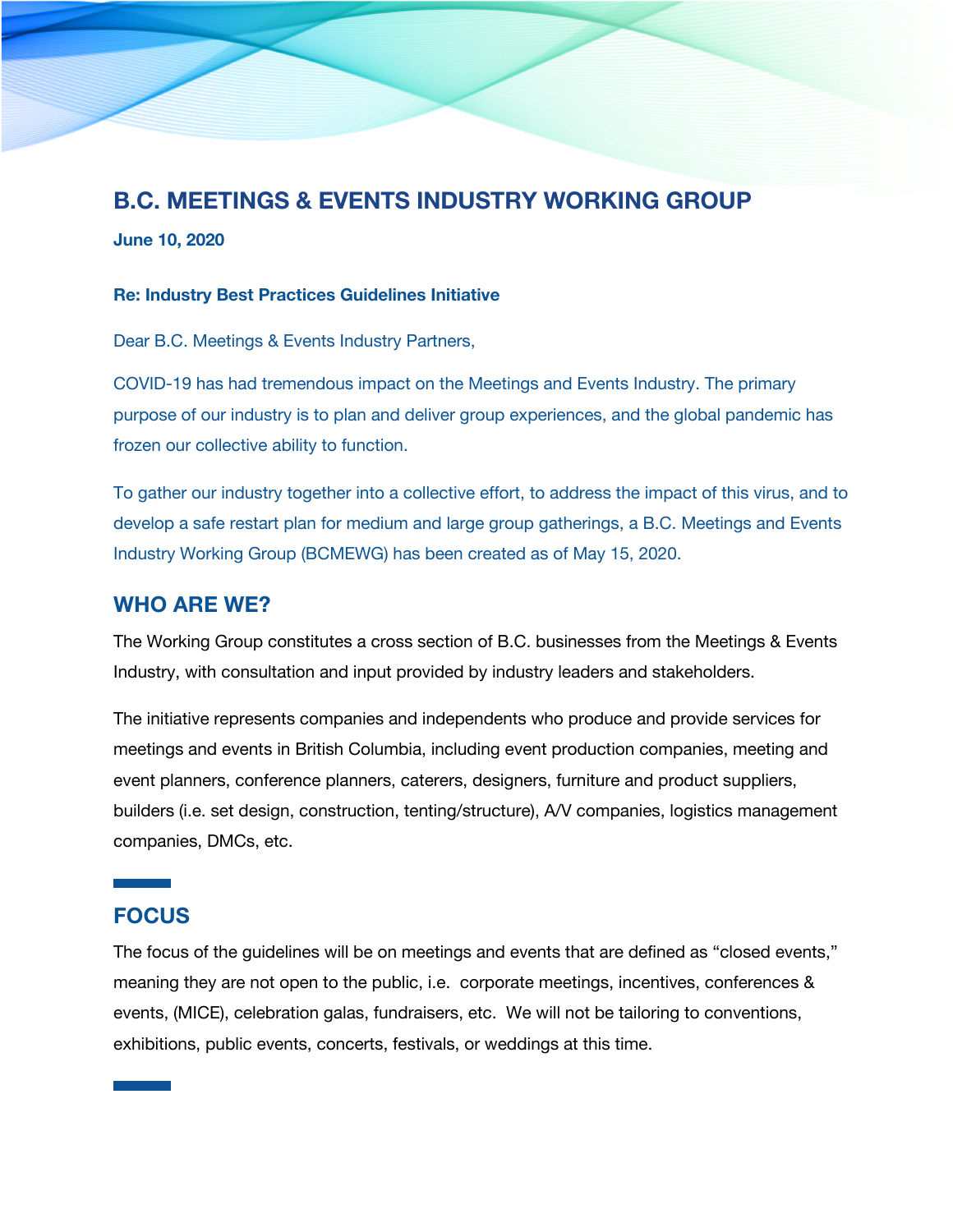### **OBJECTIVES**

The primary purpose of the Working Group is to collaborate with industry to develop an effective restart plan for designing and executing meetings and events with safety and responsibility at the forefront, in adherence to government mandates that mitigate the spread of COVID-19. The secondary goal is to advocate collectively on behalf of our industry by streamlining our recovery efforts. We understand that one voice is stronger than many fragmented initiatives. The Metro-Vancouver Tourism & Hospitality Industry Response & Recovery Task Force, for example, was given a strong recommendation by Minister Beare's office to coordinate our efforts within our industry sectors in an organized fashion to avoid creating "white noise."

#### **PROCESS**

The Working Group is gathering information from as many sources as possible to draft a comprehensive set of COVID-19 Best Practices Guidelines for the B.C. Meetings & Events Industry. We propose that, once finalized, these best practices be adopted by the B.C. industry at large, distributed by B.C. affiliates/chapters of key industry organizations such as MMBC, MPI, ILEA, FVEPA and PCMA etc. These guidelines will serve to support the many diverse businesses that our industry thrives on by speaking with a unified voice and drafting common operating principles around which to align.

Moreover, the development and adoption of high-level standard guidelines by our industry will serve to support industry appeals to the provincial government to allow for group gatherings over 50 people. The appeal approach will be coordinated with other industry sectors (including hotel, venue, and exhibition sectors) working towards the same goal to support a phased reopening of Meetings and Events in our province. It will capitalize on other industry sectors who have made prior submissions to the provincial government such as the B.C. Restaurant & Food Services Association and B.C. Hotel Association, as well as on shared learnings.